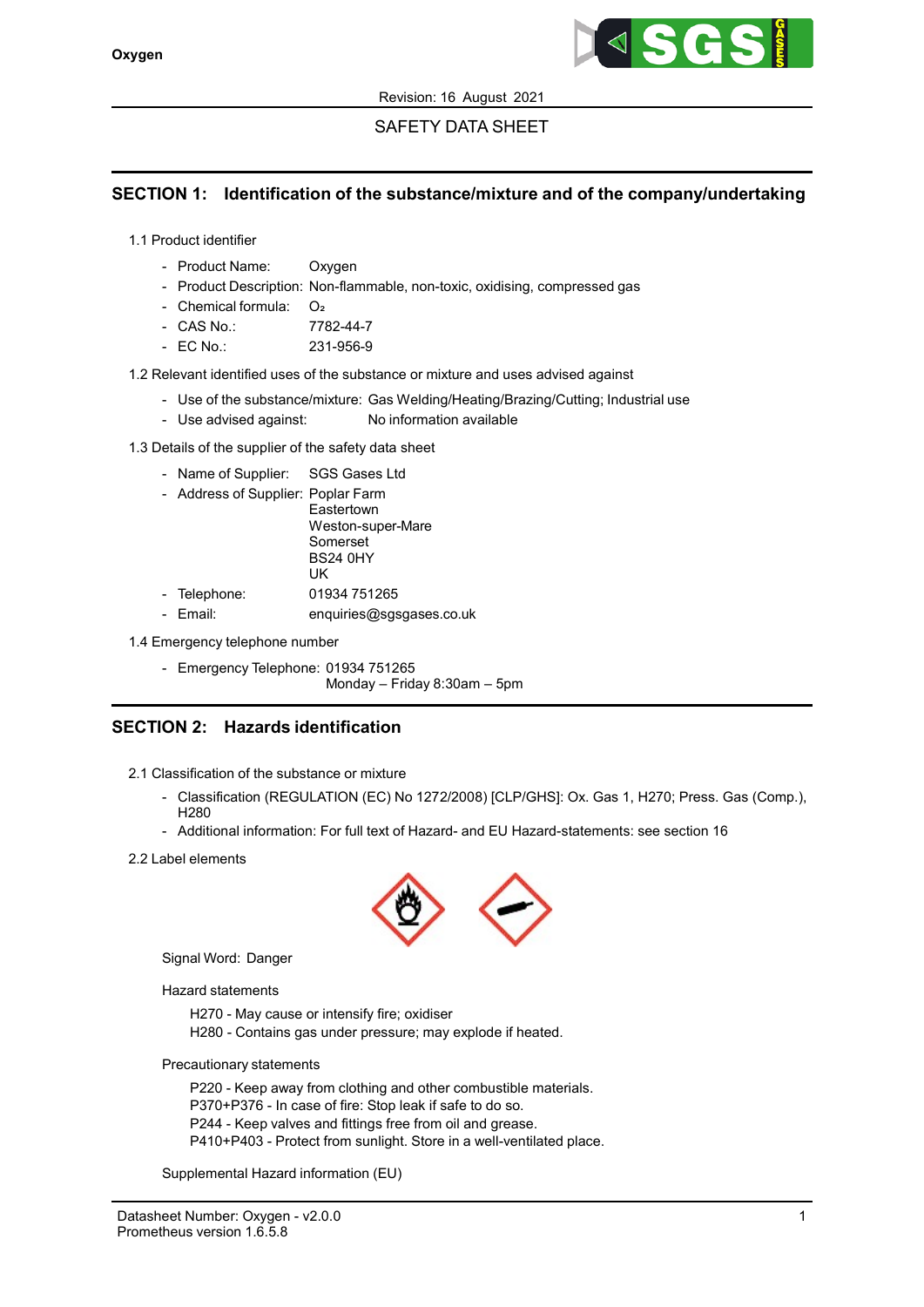

## SECTION 2: Hazards identification (....)

## None

## 2.3 Other hazards

- Not a PBT according to REACH Annex XIII
- Not a vPvB according to REACH Annex XIII
- Does not contain any substances with endocrine disrupting properties

## SECTION 3: Composition/information on ingredients

## 3.1 Substances

| <b>Chemical Name</b> | Conc. | CAS No.   | EC No.    | <b>Classification</b><br><b>(REGULATION)</b><br>(EC) No<br>1272/2008)<br>[CLP/GHS] | SCL/<br>M-Factor/<br><b>ATE</b> | <b>REACH</b><br><b>Registration</b><br>Number | WEL/<br><b>OEL</b> |
|----------------------|-------|-----------|-----------|------------------------------------------------------------------------------------|---------------------------------|-----------------------------------------------|--------------------|
| Oxvaen               | 100%  | 7782-44-7 | 231-956-9 | Ox. Gas 1. H270<br>Press. Gas, H280                                                | ٠                               |                                               | No                 |

#### 3.2 Mixtures

- Not applicable

# SECTION 4: First aid measures

Rescuers should put on approved personal protective equipment (PPE) before administering first aid

No action shall be taken involving any personal risk or without suitable training

## 4.1 Description of first aid measures

### Contact with eyes

No hazard expected under normal conditions of use IF exposed or concerned: Get medical advice/attention.

#### Contact with skin

No hazard expected under normal conditions of use IF exposed or concerned: Get medical advice/attention.

### Ingestion

No hazard expected under normal conditions of use

## Inhalation

Remove person to fresh air and keep comfortable for breathing. Keep warm and at rest, in a half upright position. Loosen clothing Apply artificial respiration only if patient is not breathing If heartbeat is absent, give external cardiac compression Get medical advice/attention.

4.2 Most important symptoms and effects, both acute and delayed

### Contact with eyes

No hazard expected under normal conditions of use

### Contact with skin

No hazard expected under normal conditions of use

### Ingestion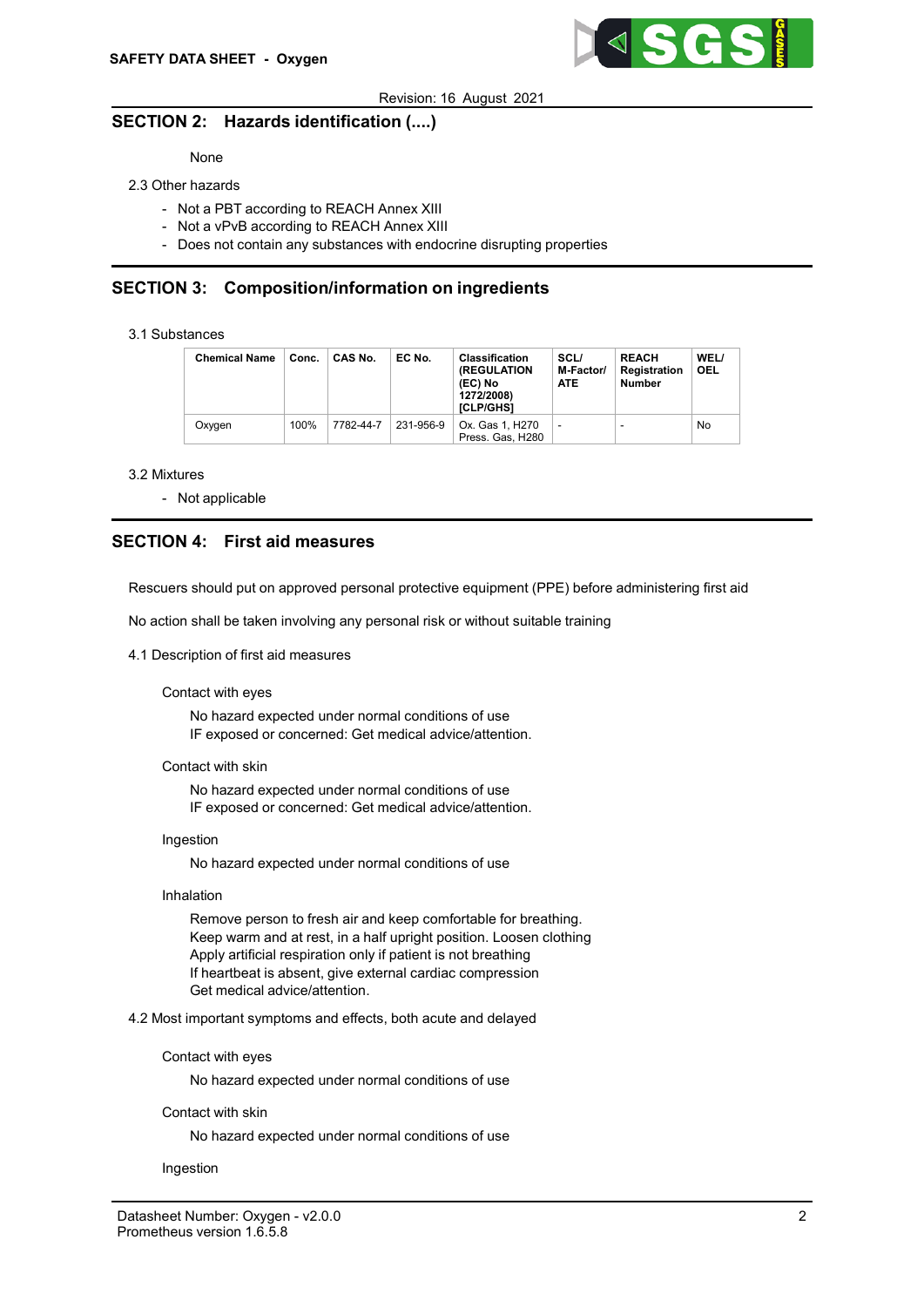

# SECTION 4: First aid measures (....)

No hazard expected under normal conditions of use

## Inhalation

Breathing 75% or more oxygen at atmospheric pressure for more than a few hours may cause nasal stuffiness, cough, sore throat, chest pain and breathing difficulty.

Breathing pure oxygen under pressure may cause lung damage and also central nervous system effects.

4.3 Indication of any immediate medical attention and special treatment needed

- Treat symptomatically
- If oxygen is administered to persons with chronic obstructive pulmonary disease, raising the oxygen concentration in the blood depresses their breathing and raises their retained carbon dioxide to a dangerous level.

# SECTION 5: Firefighting measures

- 5.1 Extinguishing media
	- Suitable extinguishing media: In case of fire use water spray or fog, alcohol resistant foam, dry chemical or carbon dioxide
	- Unsuitable extinguishing media: High volume water jet
- 5.2 Special hazards arising from the substance or mixture
	- May accelerate combustion
	- Risk of explosion if heated under confinement
	- In a fire or if heated, a pressure increase will occur and the container may burst
	- Inform Fire Brigade of potential danger of exploding and rocketing cylinders
	- Most cylinders are designed to vent contents when exposed to elevated temperatures.
	- Some materials that are non-combustible in air will burn in the presence of an oxygen enriched atmosphere (greater than 23.5%). Fire resistant clothing may burn and offer no protection in oxygen rich atmospheres.

### 5.3 Advice for firefighters

- Special protective equipment: Wear self-contained breathing apparatus (SCBA). Wear full protective clothing including chemical protection suit.
- Keep container(s) exposed to fire cool, by spraying with water
- Collect contaminated fire extinguishing water separately. This MUST not be discharged into drains. Prevent fire extinguishing water from contaminating surface or ground water.

## SECTION 6: Accidental release measures

- 6.1 Personal precautions, protective equipment and emergency procedures
	- No action shall be taken involving any personal risk or without suitable training
	- Only trained and authorised personnel should carry out emergency response
	- Clothing exposed to high concentrations may retain oxygen for 30 minutes or longer and become a potential fire hazard.
	- Personal precautions for non-emergency personnel: Shut off all ignition sources; Evacuate the area and keep personnel upwind
	- Personal precautions for emergency responders: Shut off all ignition sources; Evacuate the area and keep personnel upwind; Ensure adequate ventilation; Monitor oxygen level; Gas/vapour is heavier than air and may accumulate in confined spaces, particularly at or below ground level.; Wear protective clothing as per section 8
- 6.2 Environmental precautions
	- Do not release to the environment except for emergency ventilation.
- 6.3 Methods and material for containment and cleaning up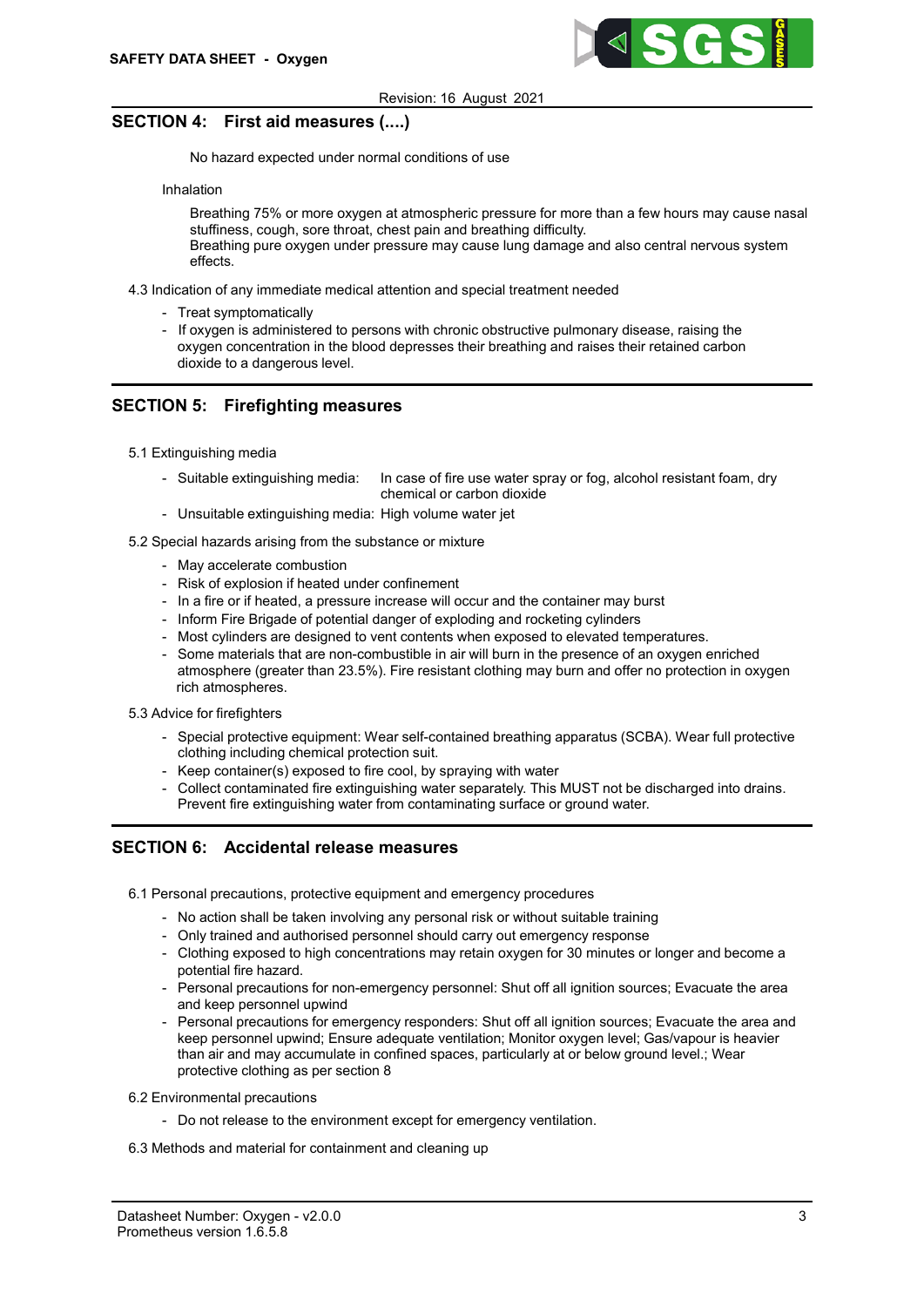

## SECTION 6: Accidental release measures (....)

- Ventilate area
- Additional advice: If possible, stop flow of product. Increase ventilation to the release area and monitor oxygen level. If leak is from cylinder or cylinder valve, call the SGS Gases telephone number. If the leak is in the user's system, close the cylinder valve and safely vent the pressure before attempting repairs.
- Cylinder should be inspected and tested if leak occurs.

6.4 Reference to other sections

- See section(s): 7, 8 & 13

# SECTION 7: Handling and storage

- 7.1 Precautions for safe handling
	- Only experienced and properly instructed persons should handle gases under pressure.
	- Ensure adequate ventilation
	- Do not breathe gas
	- All gauges, valves, regulators, piping and equipment to be used in oxygen service must be cleaned for oxygen service.
	- Oxygen is not to be used as a substitute for compressed air.
	- Never use an oxygen jet for cleaning purposes of any sort, especially clothing, as it increases the likelihood of an engulfing fire.
	- Protect cylinders from physical damage; do not drag, roll, slide or drop.
	- Do not allow storage area temperature to exceed 50°C (122°F).
	- Before using the product, determine its identity by reading the label. Know and understand the properties and hazards of the product before use.
	- When doubt exists as to the correct handling procedure for a particular gas, contact the supplier.
	- Do not remove or deface labels provided by the supplier for the identification of the cylinder contents. - When moving cylinders, even for short distances, use a cart, trolley, hand truck, etc designed to
	- transport cylinders.
	- Leave valve protection caps in place until the container has been secured against either a wall or bench or placed in a container stand and is ready for use.
	- Use an adjustable strap wrench to remove over-tight or rusted caps.
	- Before connecting the container, check the complete gas system for suitability, particularly for pressure rating and materials.
	- Before connecting the container for use, ensure that back feed from the system into the container is prevented.
	- Ensure the complete gas system is compatible for pressure rating and materials of construction.
	- Ensure the complete gas system has been checked for leaks before use.
	- Employ suitable pressure regulating devices on all containers when the gas is being emitted to systems with lower pressure rating than that of the container.
	- Never insert an object (e.g. wrench, screwdriver, pry bar, etc) into valve cap openings. Doing so may damage valve, causing a leak to occur.
	- Open valve slowly. If user experiences any difficulty operating cylinder valve discontinue use and contact supplier.
	- Close container valve after each use and when empty, even if still connected to equipment.
	- Never attempt to repair or modify container valves or safety relief devices. Damaged valves should be reported immediately to the supplier.
	- Close valve after each use and when empty.
	- Replace outlet caps or plugs and container caps as soon as container is disconnected from equipment.
	- Do not subject containers to abnormal mechanical shocks which may cause damage to their valve or safety devices.
	- Never attempt to lift a cylinder by its valve protection cap or guard.
	- Do not use containers as rollers or supports or for any other purpose than to contain the gas as supplied.
	- Never strike an arc on a compressed gas cylinder or make a cylinder a part of an electrical circuit.
	- Do not smoke while handling product or cylinders.
	- Never re-compress a gas or a gas mixture without first consulting the supplier.
	- Never attempt to transfer gases from one cylinder/container to another.
	- Always use backflow protective device in piping.
	- When returning cylinder install valve outlet cap or plug leak tight.
	- Never permit oil, grease, or other readily combustible substances to come into contact with valves or containers containing oxygen or other oxidants.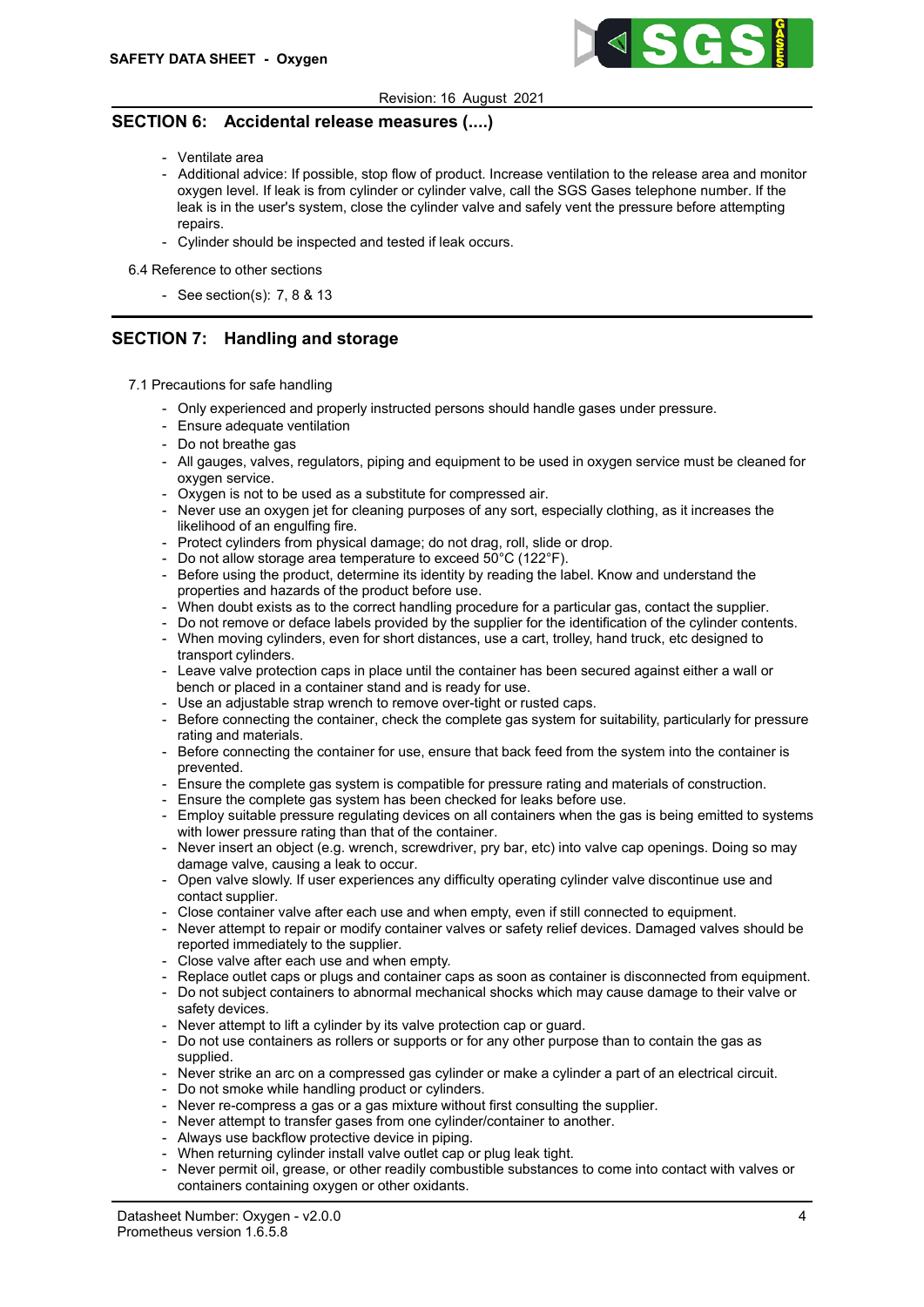

# SECTION 7: Handling and storage (....)

- Do not use rapidly opening valves (e.g. ball valves). Open valve slowly to avoid pressure shock. Never pressurize the entire system at once.
- Use only with equipment cleaned for oxygen service and rated for cylinder pressure.
- Never use direct flame or electrical heating devices to raise the pressure of a container.
- Containers should not be subjected to temperatures above 50°C (122°F).
- Prolonged periods of cold temperature below -30°C (-20°F) should be avoided.

7.2 Conditions for safe storage, including any incompatibilities

- Containers should not be stored in conditions likely to encourage corrosion.
- Store in a cool, dry well-ventilated place. Keep container tightly closed.
- Do not expose to temperatures exceeding 50°C/ 122°F.
- Protect from sunlight.
- Full containers should be stored so that oldest stock is used first.
- Stored containers should be periodically checked for general condition and leakage.
- Observe all regulations and local requirements regarding storage of containers.
- Protect containers stored in the open against rusting and extremes of weather.
- The container valves should be tightly closed and where appropriate valve outlets should be capped or plugged.
- Container valve guards or caps should be in place.
- Store containers in location free from fire risk and away from sources of heat and ignition.
- Full and empty cylinders should be segregated. Containers should be segregated in the storage area according to the various categories - (e.g. flammable, toxic,etc.) and in accordance with local regulations.
- Keep away from combustible material.
- Flammable storage areas should be separated from oxygen and other oxidizers by a minimum distance of 20 ft. (6.1 m.) or by a barrier of non-combustible material at least 5ft. (1.5 m.) high, having a fire resistance rating of at least 1/2 hour.
- Return empty containers in a timely manner.

## 7.3 Specific end use(s)

- Gas Welding/Heating/Brazing/Cutting

# SECTION 8: Exposure controls/personal protection

- 8.1 Control parameters
	- If this product contains ingredients with exposure limits, personal, workplace atmosphere or biological monitoring may be required to determine the effectiveness of the ventilation or other control measures and/or the necessity to use respiratory protective equipment.

Reference should be made to monitoring standards, such as the following: European Standard EN 689 (Workplace exposure - Measurement of exposure by inhalation to chemical agents - Strategy for testing compliance with occupational exposure limit values). European Standard EN 14042 (Workplace atmospheres. Guide for the application and use of procedures for the assessment of exposure to chemical and biological agents). European Standard EN 482 (Workplace exposure. General requirements for the performance of procedures for the measurement of chemical agents). Reference to national guidance documents for methods for the determination of hazardous substances will also be required.

## **Oxygen**

No exposure limits have been set for this substance

## 8.2 Exposure controls

- Selection and use of personal protective equipment should be based on a risk assessment of exposure potential
- Engineering controls
	- Ensure adequate ventilation Avoid oxygen rich (>23.5%) atmospheres. Gas detectors should be used when oxidising gases may be released.
- Respiratory protection No respiratory protection is needed during normal handling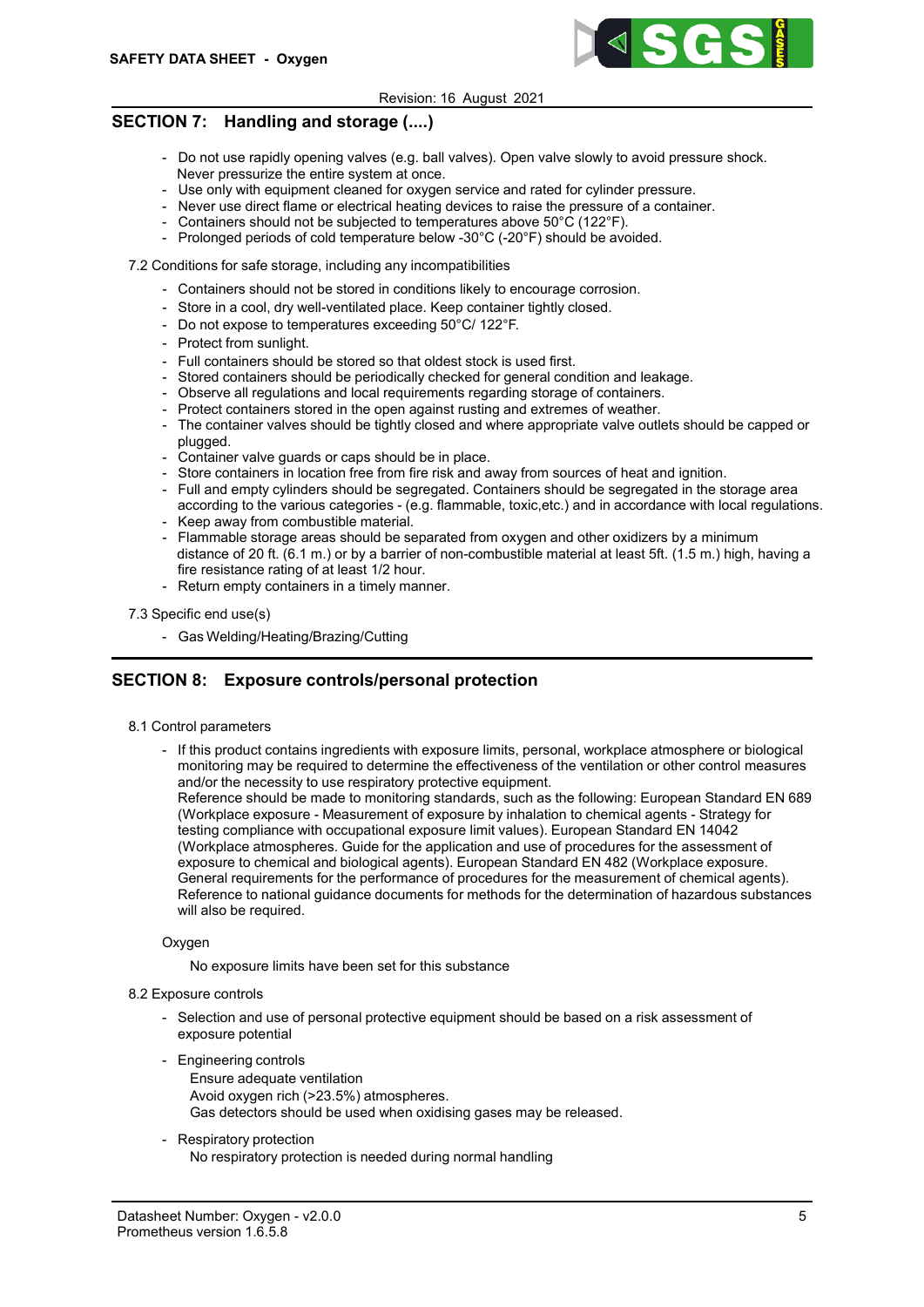

# SECTION 8: Exposure controls/personal protection (....)

- Skin protection

Wear protective gloves

Sturdy work gloves are recommended for handling cylinders. Standard EN 388 - Protective gloves against mechanical risk.

The breakthrough time of the selected glove(s) must be greater than the intended use period. Gloves must be clean and free of oil and grease.

Safety shoes are recommended when handling cylinders. Standard EN ISO 20345 - Personal protective equipment - Safety footwear.

- Eye/face protection Wear safety glasses approved to standard EN 166.
- Thermal hazards Not applicable
- Hygiene measures
	- Use good personal hygiene practices Do not eat, drink or smoke when using this product. Wash thoroughly after handling.
- Environmental exposure controls Do not release to the environment except for emergency ventilation.

# SECTION 9: Physical and chemical properties

9.1 Information on basic physical and chemical properties

- Physical state: Compressed gas
- Colour: Colourless
- Odour: None
- Melting point/freezing point: -362 °F (-219 °C)
- Boiling point or initial boiling point and boiling range: -297 °F (-183 °C)
- Flammability: Not combustible, but will contribute to the combustion of other materials. May cause violent, sometimes explosive reactions.
- Lower and upper explosion limit: No data available
- Flash point: Not applicable
- Auto-ignition temperature: No data available
- Decomposition temperature: No data available
- pH: Not applicable
- Kinematic viscosity: Not applicable
- Solubility: 0.039 g/L
- Partition coefficient n-octanol/water (log value): No data available
- Vapour pressure: No data available
- Density and/or relative density: 1.1 (water = 1)
- Relative vapour density:  $1.1$  (air = 1)
- Particle characteristics: Not applicable

## 9.2 Other information

- Gas/vapour is heavier than air and may accumulate in confined spaces, particularly at or below ground level.
- Molecular weight: 32 g/mol
- Density:  $0.0013$  g/cm<sup>3</sup> (0.081 lb/ft<sup>3</sup>) at 21 °C (70 °F) Note: (as vapour)
- Specific Volume:  $0.7540$  mt<sup>3</sup>/kg (12.08 ft<sup>3</sup>/lb) at 21 °C (70 °F)
- Critical temperature: -180 °F (-118 °C)

# SECTION 10: Stability and reactivity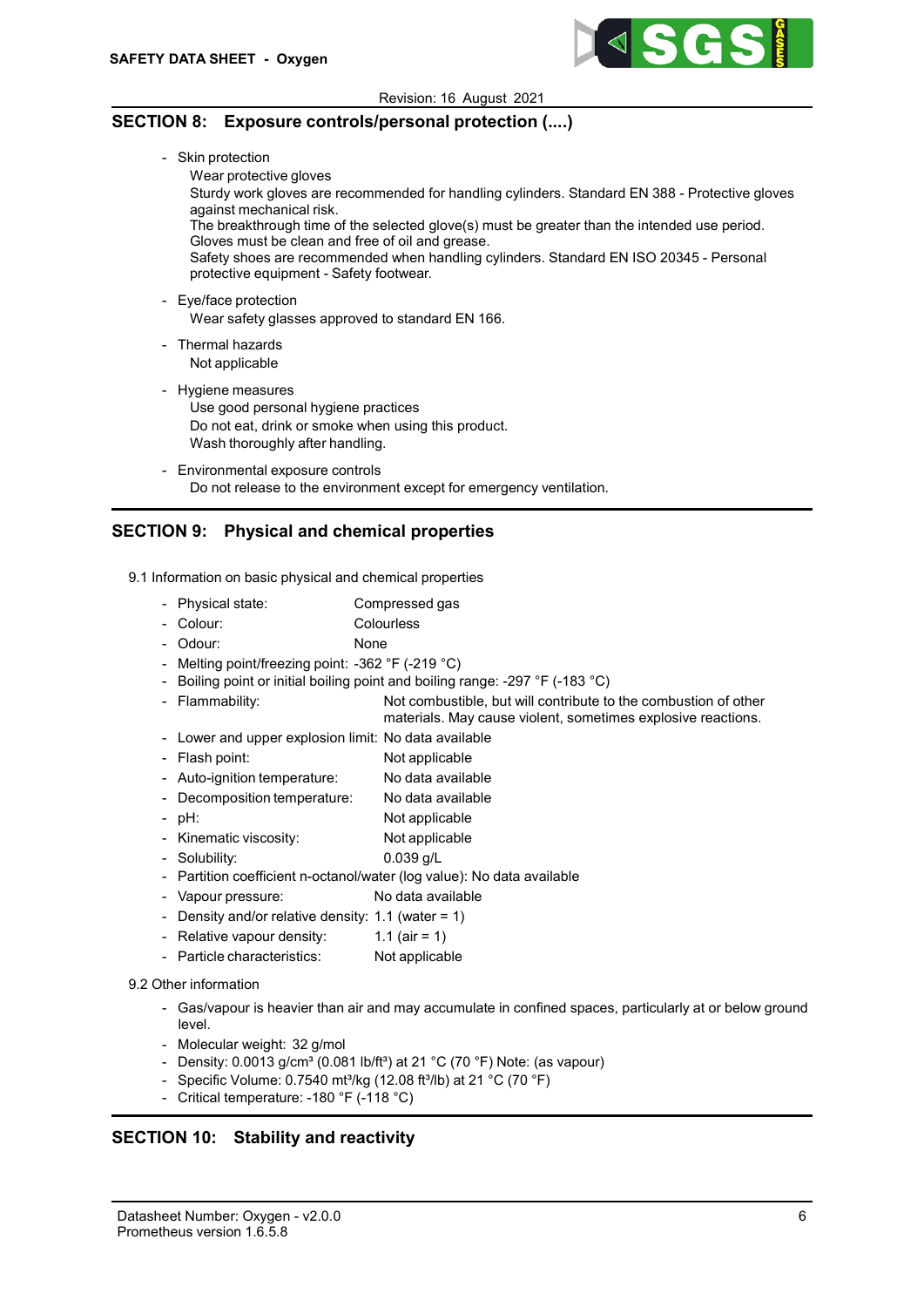

# SECTION 10: Stability and reactivity (....)

- 10.1 Reactivity
	- Considered stable under normal conditions
- 10.2 Chemical stability
	- Stable under normal conditions
- 10.3 Possibility of hazardous reactions
	- Violently oxidises organic material
- 10.4 Conditions to avoid
	- Avoid extremes of temperature
- 10.5 Incompatible materials
	- May react violently with reducing agents
	- Keep away from flammable and combustible materials.
	- Keep away from organic materials
	- Keep equipment free from oil and grease

10.6 Hazardous decomposition products

- No hazardous decomposition products known

# SECTION 11: Toxicological information

- 11.1 Information on hazard classes as defined in Regulation (EC) No 1272/2008
	- Acute Toxicity

Based on available data, the classification criteria are not met

### **Substances**

| <b>Chemical Name</b> | LD <sub>50</sub>  | $LC_{50}$         | LD <sub>50</sub>  |
|----------------------|-------------------|-------------------|-------------------|
|                      | (oral. rat)       | (inhalation, rat) | (dermal, rabbit)  |
| Oxygen               | No data available | No data available | No data available |

- Skin corrosion/irritation

Based on available data, the classification criteria are not met

|        | <b>Chemical Name   Irritation/corrosion</b> |  |
|--------|---------------------------------------------|--|
| Oxygen | No data available                           |  |

- Serious eye damage/irritation Based on available data, the classification criteria are not met

**Substances** 

|        | Chemical Name   Irritation/corrosion |  |
|--------|--------------------------------------|--|
| Oxygen | No data available                    |  |

- Respiratory or skin sensitisation

Based on the available data, the classification criteria are not met

**Substances** 

| <b>Chemical Name</b> | <b>Skin</b><br>sensitisation | Respiratory<br>sensitisation |
|----------------------|------------------------------|------------------------------|
| Oxygen               | No data available            | No data available            |

- Germ cell mutagenicity

Based on available data, the classification criteria are not met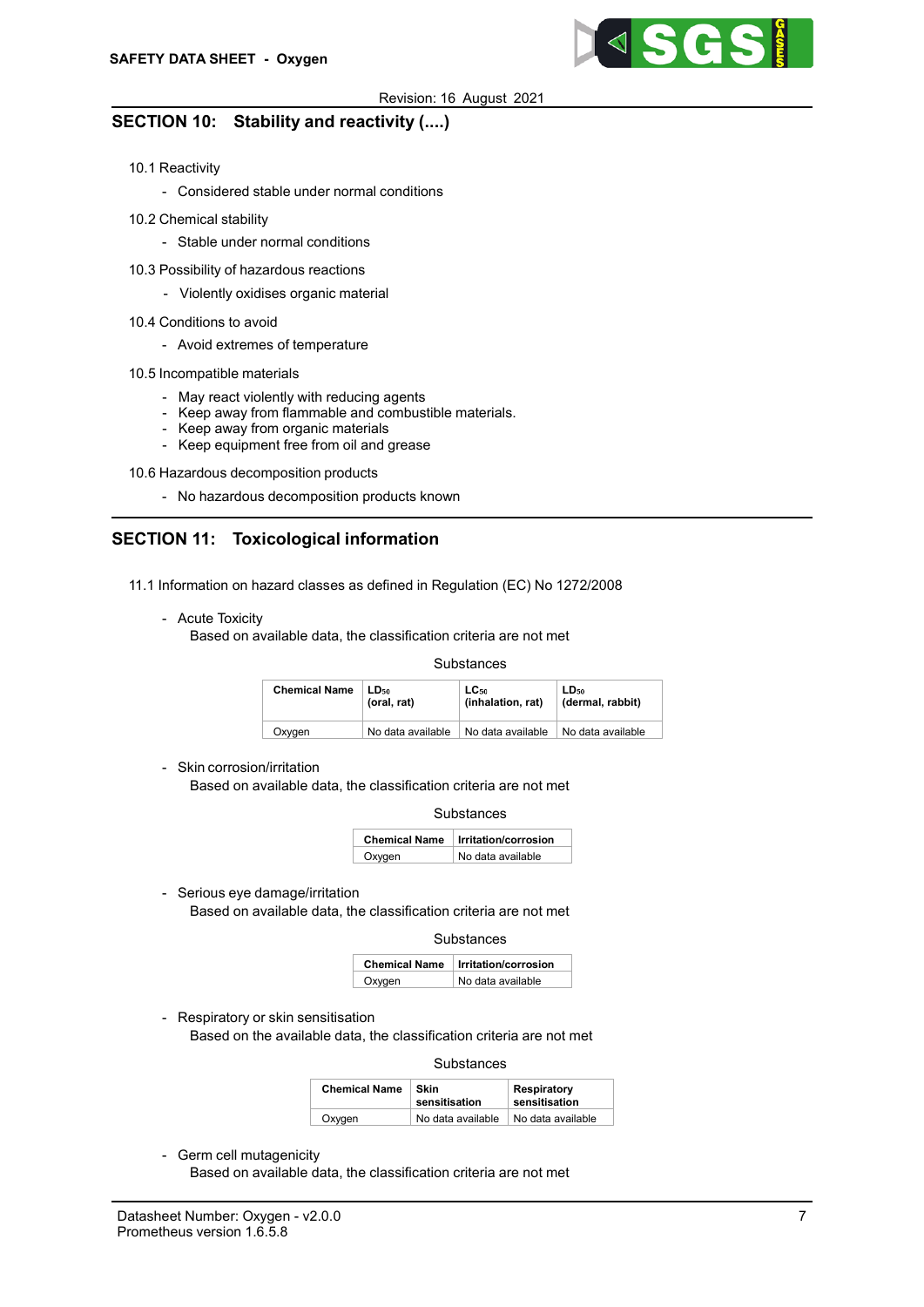

# SECTION 11: Toxicological information (....)

| Substances           |                               |                       |  |  |
|----------------------|-------------------------------|-----------------------|--|--|
| <b>Chemical Name</b> | <b>Toxicity - In</b><br>Vitro | Toxicity - In<br>Vivo |  |  |
| Oxygen               | No data available             | No data available     |  |  |

## - Carcinogenicity

Based on available data, the classification criteria are not met

| Substances |
|------------|
|------------|

| <b>Chemical Name</b> | <b>NOAEL</b>      | <b>NOAEC</b>      | <b>NOAEL</b>      |
|----------------------|-------------------|-------------------|-------------------|
|                      | (oral, rat)       | (inhalation, rat) | (dermal, rat)     |
| Oxvaen               | No data available | No data available | No data available |

## - Reproductive toxicity

Based on available data, the classification criteria are not met

| <b>Chemical Name</b> | <b>NOAEL</b>      | <b>NOAEC</b>      | <b>NOAEL</b>      |
|----------------------|-------------------|-------------------|-------------------|
|                      | (oral, rat)       | (inhalation, rat) | (dermal, rat)     |
| Oxygen               | No data available | No data available | No data available |

- Specific target organ toxicity (STOT) single exposure Based on the available data, the classification criteria are not met
- Specific target organ toxicity (STOT) repeated exposure Based on the available data, the classification criteria are not met

## **Substances**

| <b>Chemical Name</b> | <b>NOAEL</b>      | <b>NOAEC</b>      | <b>NOAEL</b>      |
|----------------------|-------------------|-------------------|-------------------|
|                      | (oral, rat)       | (inhalation, rat) | (dermal, rat)     |
| Oxygen               | No data available | No data available | No data available |

- Aspiration hazard

Based on the available data, the classification criteria are not met

- Contact with eyes

No hazard expected under normal conditions of use

- Contact with skin No hazard expected under normal conditions of use
- Ingestion

No hazard expected under normal conditions of use

- Inhalation

No hazard expected under normal conditions of use

Premature infants exposed to high oxygen concentrations may suffer delayed retinal damage that can progress to retinal detachment and blindness

Retinal damage may also occur in adults exposed to 100% oxygen for extended periods (24 to 48 hours)

At two or more atmospheres, central nervous system (CNS) toxicity occurs. Symptoms include nausea, vomiting, dizziness or vertigo, muscle twitching, vision changes and loss of consciousness and generalized seizures

At three atmospheres, CNS toxicity occurs in less than two hours, and at six atmospheres in only a few minutes

## 11.2 Information on other hazards

- Does not contain any substances with endocrine disrupting properties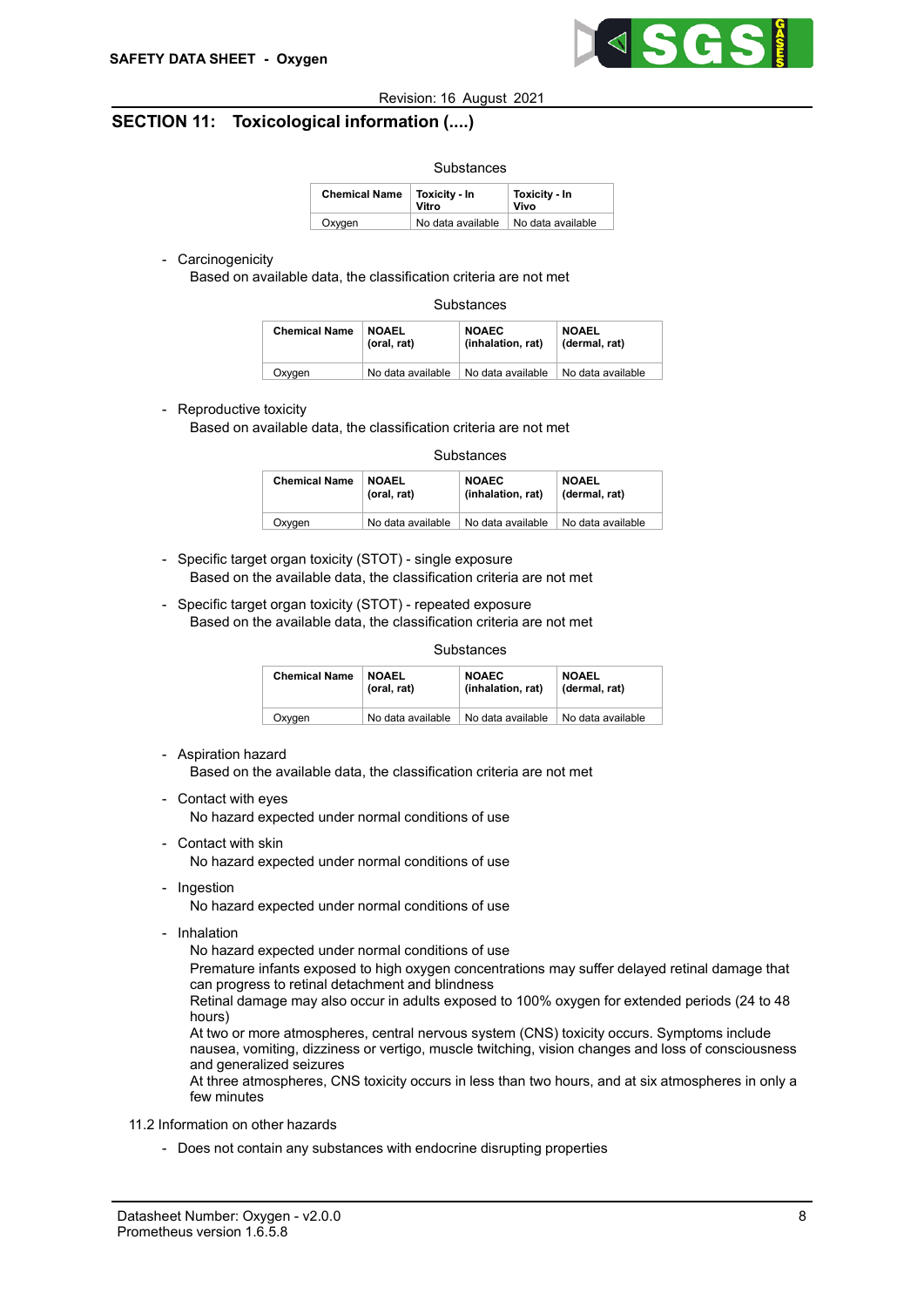

# SECTION 12: Ecological information

- 12.1 Toxicity
	- Based on available data, the classification criteria are not met

## **Substances**

| Chemical Name   LC <sub>50</sub> (fish) |                   | EC <sub>50</sub> (aquatic<br>invertebrates) | EC <sub>50</sub> (aquatic<br>algae) |
|-----------------------------------------|-------------------|---------------------------------------------|-------------------------------------|
| Oxygen                                  | No data available | No data available                           | No data available                   |

## 12.2 Persistence and degradability

- No data available

### Substances

| Chemical Name   Biodegradation |                   |
|--------------------------------|-------------------|
| Oxygen                         | No data available |

## 12.3 Bioaccumulative potential

- Bioaccumulation is not expected

**Substances** 

| <b>Chemical Name</b> | <b>Bioconcentration</b><br>Factor (BCF) | Log Kow           |
|----------------------|-----------------------------------------|-------------------|
| Oxygen               | No data available                       | No data available |

12.4 Mobility in soil

- No data available

| <b>Substances</b> |
|-------------------|
|-------------------|

| <b>Chemical Name</b> | Adsorption/desorption |
|----------------------|-----------------------|
| Oxygen               | No data available     |

12.5 Results of PBT and vPvB assessment

- Not a PBT according to REACH Annex XIII
- Not a vPvB according to REACH Annex XIII
- 12.6 Endocrine disrupting properties
	- No information available
- 12.7 Other adverse effects
	- No information available

## SECTION 13: Disposal considerations

- 13.1 Waste treatment methods
	- **EXM** ay be vented to atmosphere in a well ventilated place
	- Do not discharge into any place where its accumulation could be dangerous
	- Disposal should be in accordance with local, state or national legislation
	- Cylinders should be returned to suppliers

## 13.2 Classification

- The waste must be identified according to the List of Wastes (2000/532/EC)
- Hazardous Property Code(s): HP 2 Oxidising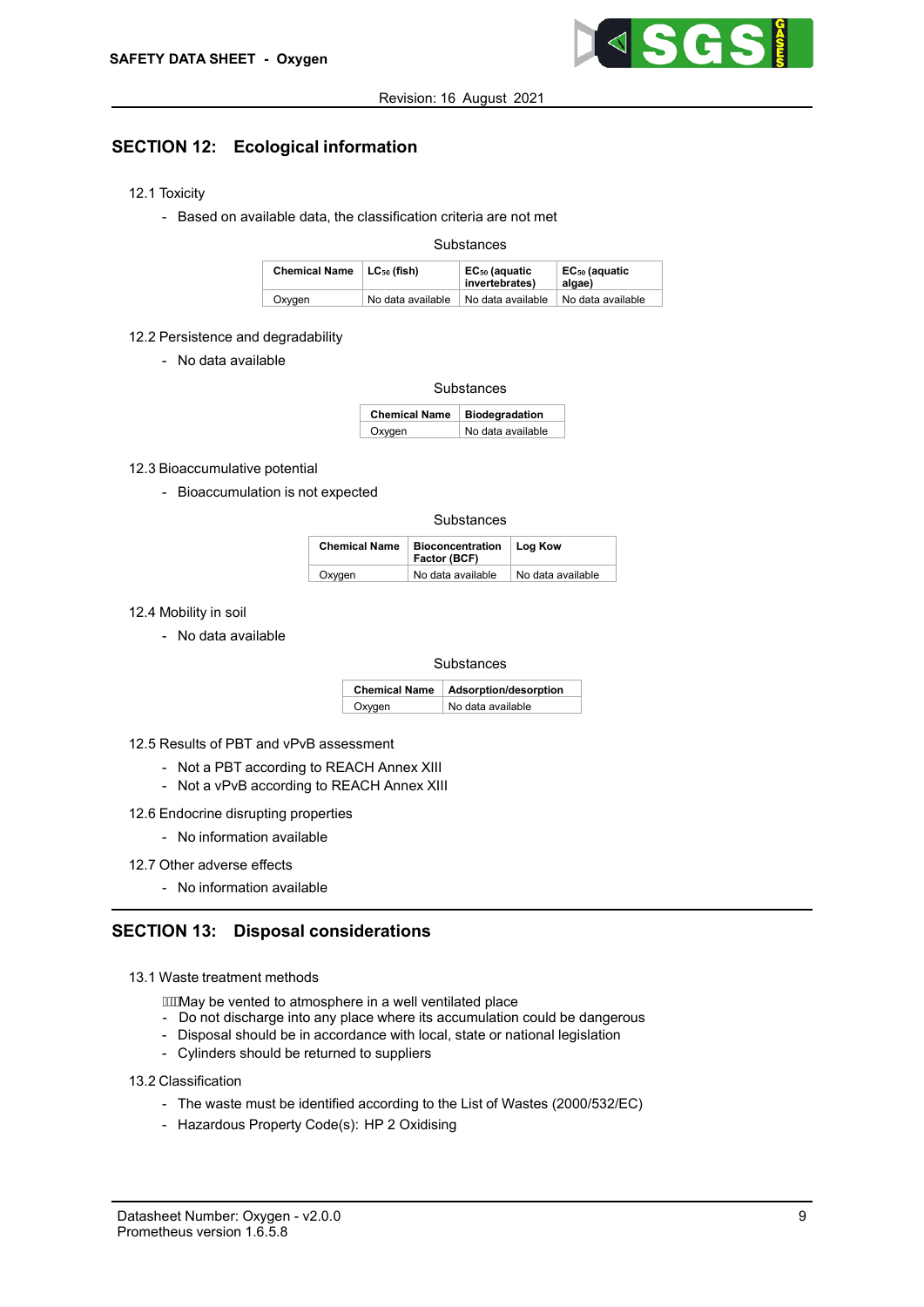

# SECTION 14: Transport information



- 14.1 UN number or ID number
	- UN No.: 1072
- 14.2 UN proper shipping name
	- Proper Shipping Name: OXYGEN, COMPRESSED
- 14.3 Transport hazard class(es)
	- Hazard Class: 2.2 (5.1)
- 14.4 Packing group
	- Packing Group: Not applicable
- 14.5 Environmental hazards
	- Not Classified

14.6 Special precautions for user

- ObgijfYY\`]XM{`]Yj UYkfUqf Kg\`dYc`hYbbJhUdf Kx `g`Yc` WXb Xbc kk g`UhdX`c] `br\Yj`Ybh
- c 20 HUW NJ & 110 bMha Yf [Yb Wm
- !5 jch] fXUb gcdhjcYf\h] kW\ YYEyYYc Ug XelU MAY cehYd Uf ZUfhcYaXX fh \ MWcfafdgUf ha Ybh "
- ! 6 Y Z dhff YUbg ddcffchXMMoWphh UY bby jifhp(XYY) fbby Yeij UYhbYh ]U bUXh.] c b
	- $\%$ d \ Umm $\overline{Z}$ ] fgaY WhiUDYXX" h \ Y j Wm ilj Whb  $\&$ gu B X c `hY U \_ ] b [ /
		- $\%$ h \jYU `g iYh' Ythi dWVU dH'ki \[Yuff Y j  $\check{\text{I}}$ ] XWEXH T X Wh h MX /
		- % $\phi$ h \jYU `q fYch YXWhil RtWbY Ydff Ye j ] XXWcX H 'X Wh h mX"
- ! H\Y'hf Ubgdcf h Uh ] c b ' ] b Z c f a Uh ] c b ' ] g ' b c h ' ] b h Y b X Y X ' h c ' Wc b j

For complete transportation information, contact a SGS Gases customer service representative.

- 14.7 Maritime transport in bulk according to IMO instruments
	- Not applicable
- 14.8 Road/Rail (ADR/RID)
	- ADR UN No.: 1072
	- Proper Shipping Name: OXYGEN, COMPRESSED
	- ADR Hazard Class: 2 (5.1)
	- ADR Packing Group: Not applicable
	- Tunnel Code: (E)
- 14.9 Sea (IMDG)
	- IMDG UN No.: 1072
	- Proper Shipping Name: OXYGEN, COMPRESSED
	- IMDG Hazard Class: 2.2 (5.1)
	- IMDG Pack Group.: Not applicable

14.10 Air (ICAO/IATA)

- ICAO UN No.: 1072
- Proper Shipping Name: OXYGEN, COMPRESSED
- ICAO Hazard Class: 2.2 (5.1)
- ICAO Packing Group: Not applicable